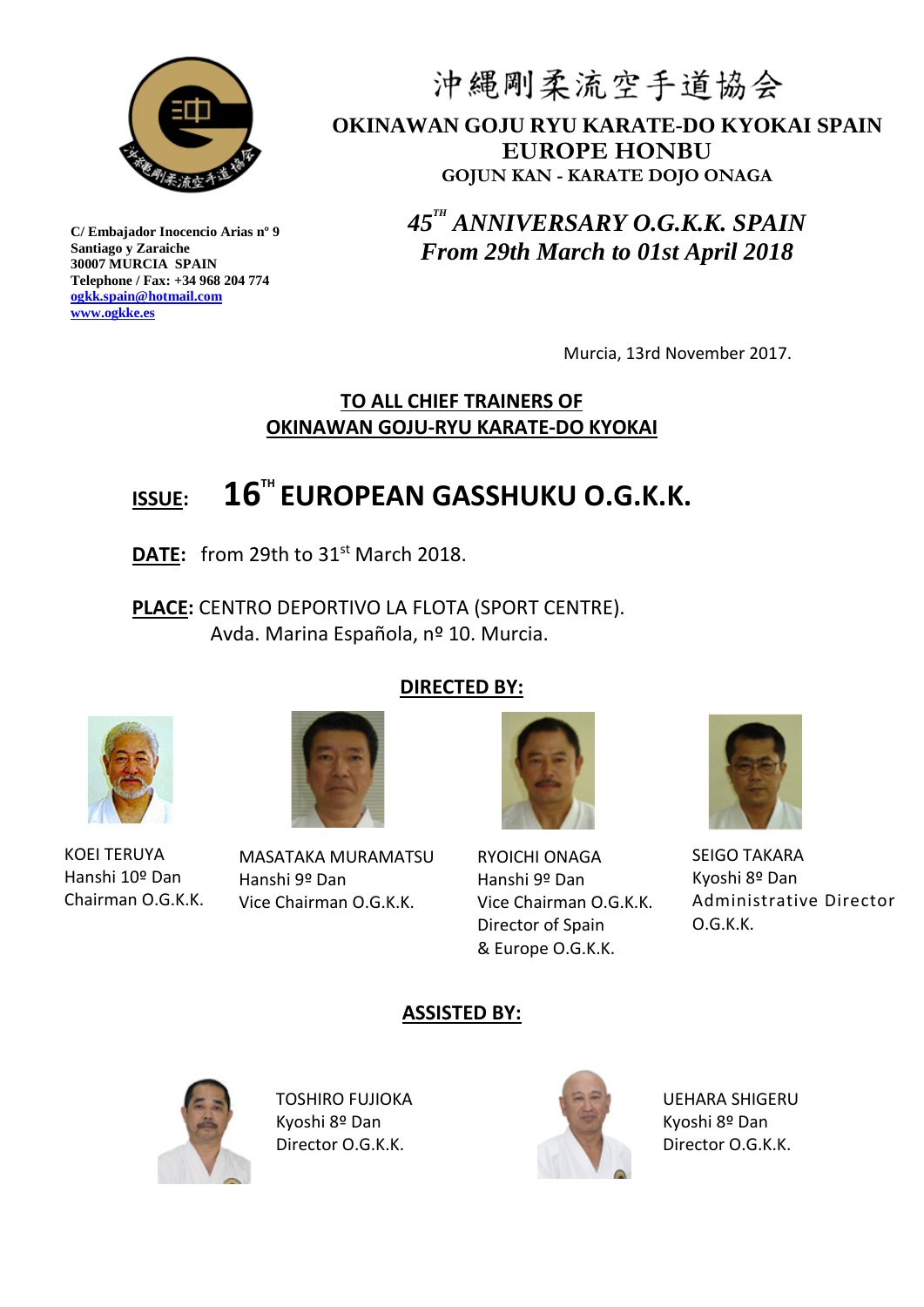

# 沖縄剛柔流空手道協会 **OKINAWAN GOJU RYU KARATE-DO KYOKAI SPAIN EUROPE HONBU GOJUN KAN - KARATE DOJO ONAGA**

*45 TH ANNIVERSARY O.G.K.K. SPAIN From 29th March to 01st April 2018*

### **PROGRAMME:**

| <b>WEDNESDA</b><br>28-03-20   | <b>EUROPA HONBU - KARATE DOJO ONAGA</b><br>C/ Embajador Inocencio Arias nº 9, Santiago y Zaraiche, Murcia.<br>Telephone/Fax: + 34 968 204 774<br>18:00h. - 20:00h. Registration. |
|-------------------------------|----------------------------------------------------------------------------------------------------------------------------------------------------------------------------------|
|                               |                                                                                                                                                                                  |
|                               | <b>CENTRO DEPORTIVO LA FLOTA (SPORT CENTRE)</b>                                                                                                                                  |
| <b>THURSDAY</b><br>29-03-201  | 09:00h. - 09:30h. Registration.                                                                                                                                                  |
|                               | 09:30h. - 10:00h. Opening ceremony and beginning of the seminar.                                                                                                                 |
|                               | 10:00h. - 14:00h. Training session for all participants.                                                                                                                         |
|                               | <b>EUROPA HONBU - KARATE DOJO ONAGA</b>                                                                                                                                          |
|                               | 17:00h. $-$ 19:00h. Training session from 4 <sup>th</sup> DAN.                                                                                                                   |
|                               |                                                                                                                                                                                  |
| 30-03-2018<br>FRIDAY          | <b>CENTRO DEPORTIVO LA FLOTA (SPORT CENTRE)</b>                                                                                                                                  |
|                               | 09:30h. - 13:00h. Training session for all participants.                                                                                                                         |
|                               | 13:00h. - 14:00h. Group photo and photo by counties.                                                                                                                             |
|                               | <b>EUROPA HONBU - KARATE DOJO ONAGA</b>                                                                                                                                          |
|                               | 17:00h. $-$ 19:00h. Training session from 4 <sup>th</sup> DAN.                                                                                                                   |
|                               | 19:00h. - 19:30h. Meeting Chief Instructor.                                                                                                                                      |
|                               |                                                                                                                                                                                  |
| <b>31-03-2018</b><br>SATURDAY | <b>CENTRO DEPORTIVO LA FLOTA (SPORT CENTRE)</b>                                                                                                                                  |
|                               | 09:30h. - 11:30h. Training session for all participants.                                                                                                                         |
|                               | PABELLÓN POLIDEPORTIVO PRÍNCIPE DE ASTURIAS (SPORT CENTRE)                                                                                                                       |
|                               | 16:00h. - 20:00h. Grading Examination.                                                                                                                                           |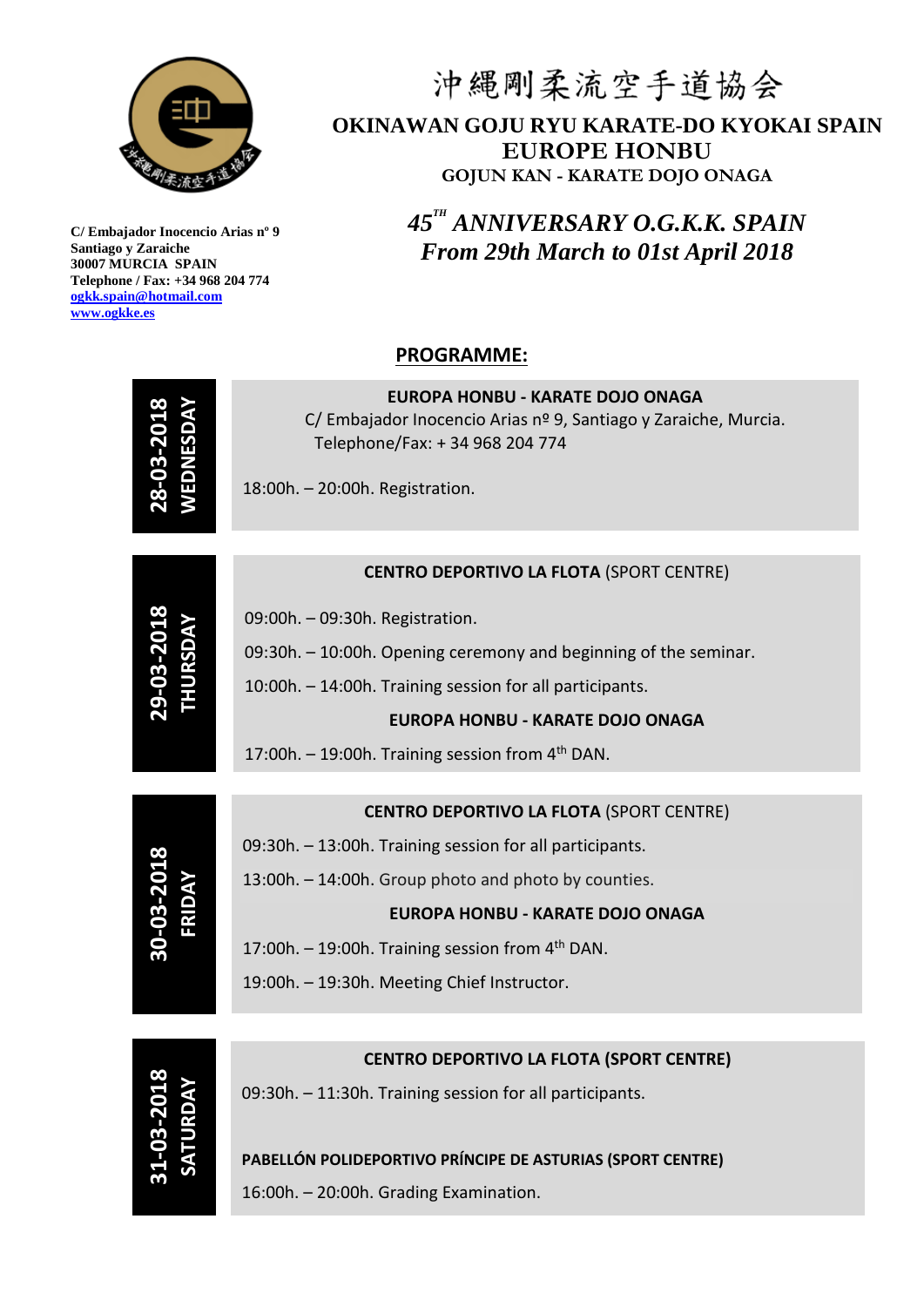

# 沖縄剛柔流空手道協会 **OKINAWAN GOJU RYU KARATE-DO KYOKAI SPAIN EUROPE HONBU GOJUN KAN - KARATE DOJO ONAGA**

*45 TH ANNIVERSARY O.G.K.K. SPAIN From 29th March to 01st April 2018*



**RESTAURANT "MAGNA GARDEN MURCIA"** Avda. Reino de Murcia crossing with Avda. Ciudad de Aranjuez, Zarandona, Murcia

15:00h. SAYONARA PARTY. FAREWELL PARTY

### **PRICE OF THE SEMINAR**

Fees will be paid for on registering.

The fees are as follows: Up to 16 years of age **80 €.** 17 years of age and above **100 €.**

#### **PRICE OF THE SAYONARA PARTY / FAREWELL PARTY**

The Sayonara Party should be paid for along with the inscription.

The price of the Sayonara Party is **37 €.**

#### **REGISTRATION**

The inscription form can be found in Appendix I. Instructors are responsible for the inscriptions of their own pupils. Pupils will be listed according to name and surname. There is also a section to sign up for the Sayonara Party indicating the number of guests. **The inscription form should be handed in along with payments for the course and the Sayonara Party.** Inscriptions must be sent through instructors; **EXECTS SENDENT AND SENDED AS AN EXECTS SENT AND SENDED AND SENDED THE SEMINAR**<br>
Frees will be paid for on registering.<br>
The fees are as follows:<br>
Up to 16 years of age **30 €.**<br>
17 years of age and above 100<br> **PRICE OF THE**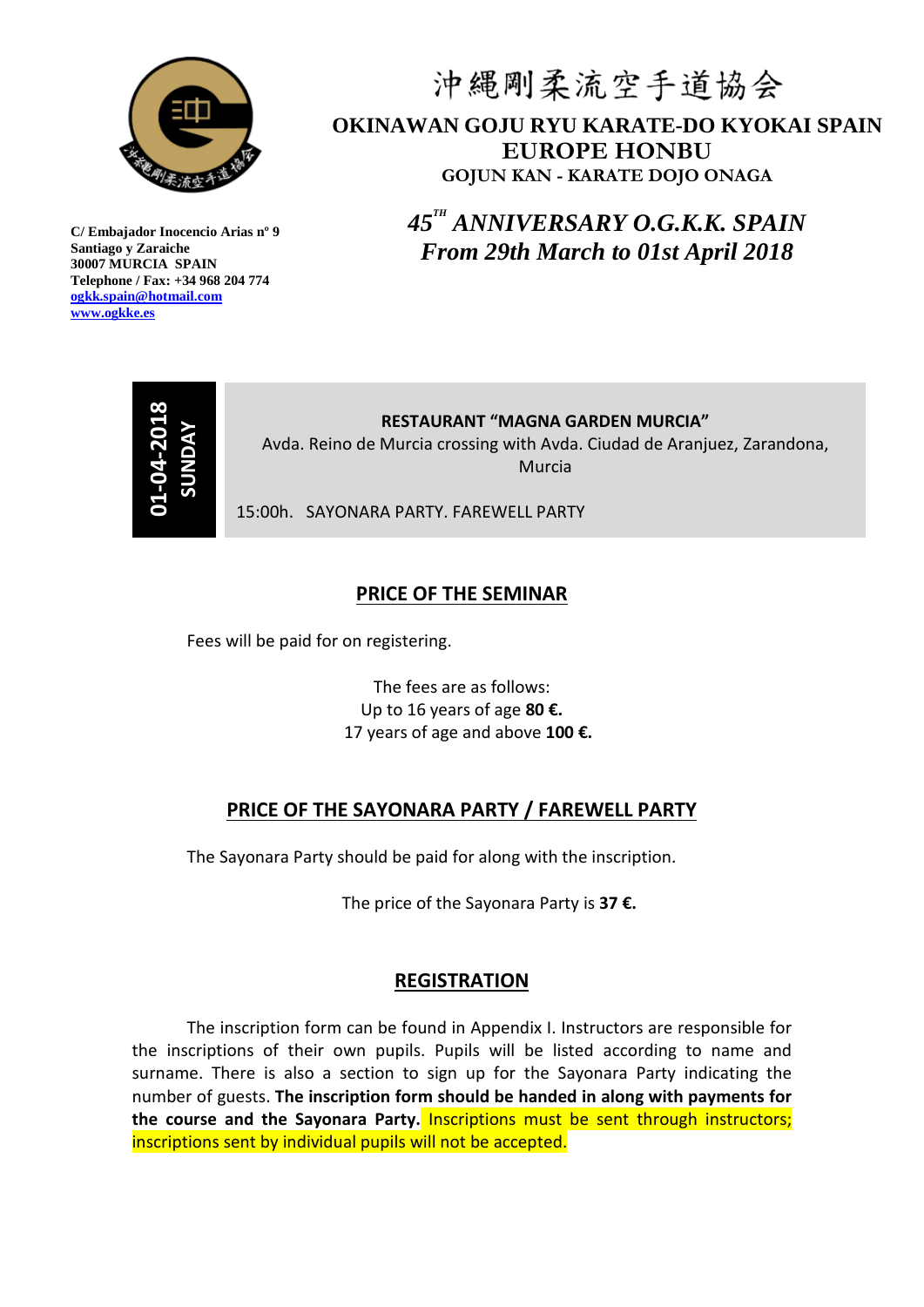

## 沖縄剛柔流空手道協会 **OKINAWAN GOJU RYU KARATE-DO KYOKAI SPAIN EUROPE HONBU GOJUN KAN - KARATE DOJO ONAGA**

*45 TH ANNIVERSARY O.G.K.K. SPAIN From 29th March to 01st April 2018*

**C/ Embajador Inocencio Arias nº 9 Santiago y Zaraiche 30007 MURCIA SPAIN Telephone / Fax: +34 968 204 774 [ogkk.spain@hotmail.com](mailto:ogkk.spain@hotmail.com) [www.ogkke.es](http://www.ogkke.es/)**

> Before **28/02/2018** instructors must reserve places by sending an e-mail to [ogkk.spain@hotmail.com](mailto:ogkk.spain@hotmail.com) attaching both the seminary inscription forms along with any exam inscription forms

#### **GRADING EXAMINATION**

**Instructors** are responsible for enrolling their own pupils in exams. Inscriptions sent by individual pupils will not be accepted. The inscription form can be found in Appendix II. Please attach a **passport size photograph** with the inscription form (3cm x 4cm).

The price of the exams will be:

1º DAN…………. 90.- € 2º DAN…………. 180.- € 3º DAN…………. 230.- € 4º DAN…………. 280.- € 5º DAN…………. 330.- € 6º DAN…………. 380.- € 7º DAN…………. 430.- € 8º DAN…………. 480.- €

#### **PAYMENT OF FEES**

**All fees** – Gasshuku, exams and Sayonara Party **must be paid in cash (euros)**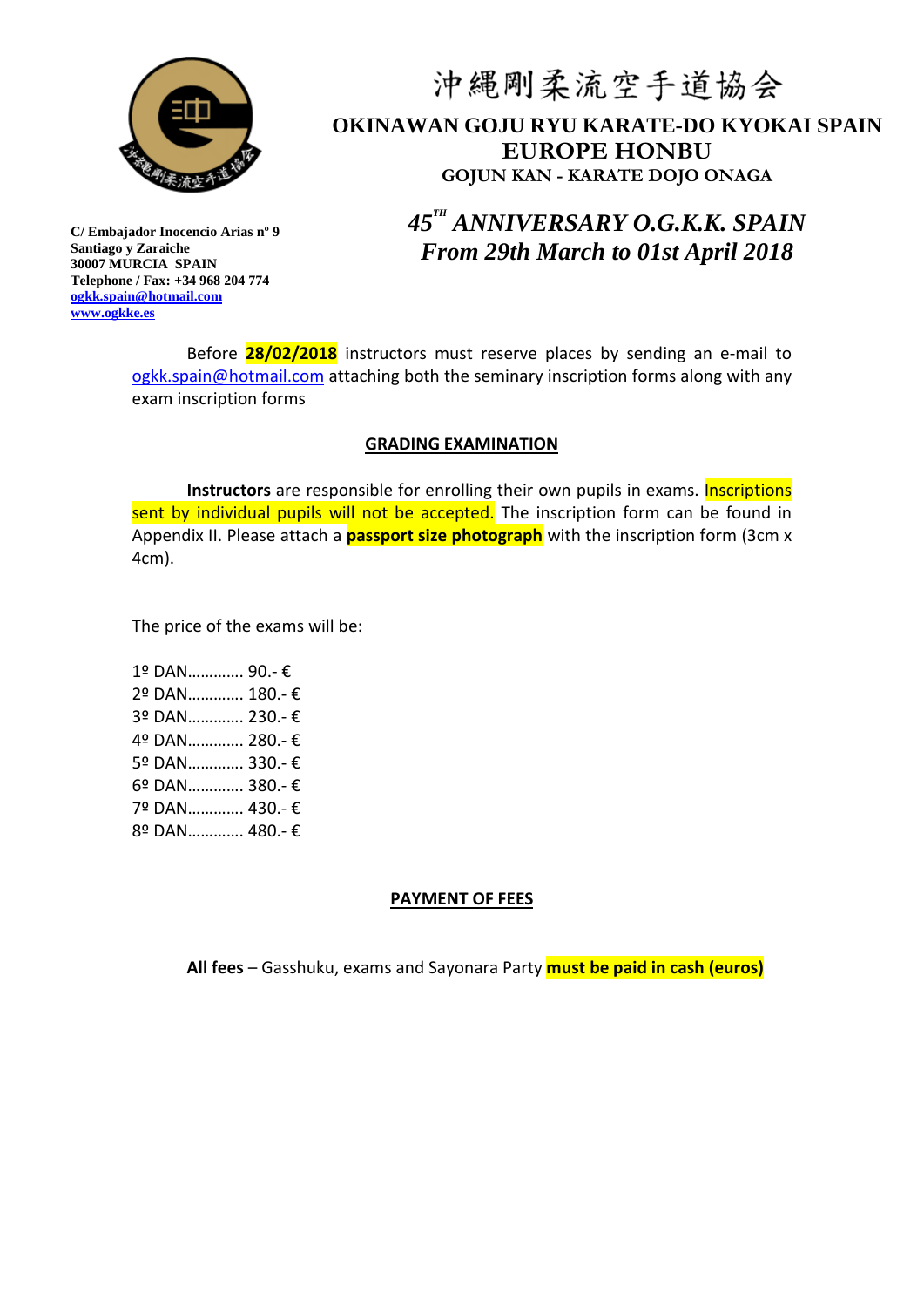

## 沖縄剛柔流空手道協会 **OKINAWAN GOJU RYU KARATE-DO KYOKAI SPAIN EUROPE HONBU GOJUN KAN - KARATE DOJO ONAGA**

*45 TH ANNIVERSARY O.G.K.K. SPAIN From 29th March to 01st April 2018*

# **FACILITIES**

## **16 TH EUROPEAN GASSHUKU**



#### **CENTRO DEPORTIVO LA FLOTA (SPORT CENTRE)** Avda. Marina Española, nº 10. 30007. Murcia. Tel: 968 24 54 24 Web: [www.cdlaflota.es](http://www.cdlaflota.es/)





# **36™ NATIONAL TROPHY O.G.K.K. SPAIN AND GRADING EXAMINATION**

### **PABELLÓN MUNICIPAL PRÍNCIPE DE ASTURIAS (SPORT CENTRE)** Avda. Juan Carlos I s/n, Murcia (By Shopping CENTRE Zig-Zag)

Tel: 968 29 98 04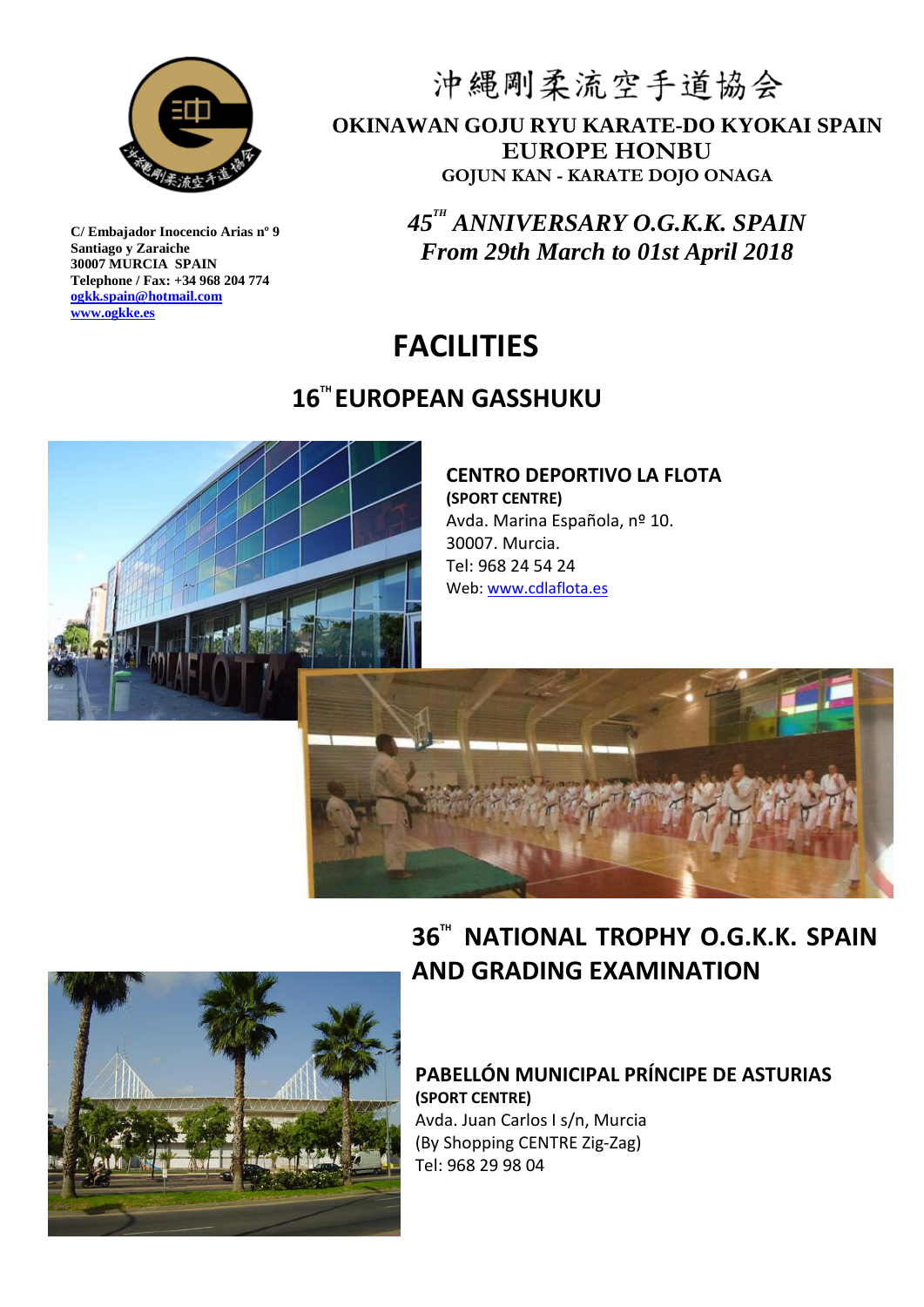

## 沖縄剛柔流空手道協会 **OKINAWAN GOJU RYU KARATE-DO KYOKAI SPAIN EUROPE HONBU GOJUN KAN - KARATE DOJO ONAGA**

### *45 TH ANNIVERSARY O.G.K.K. SPAIN From 29th March to 01st April 2018*

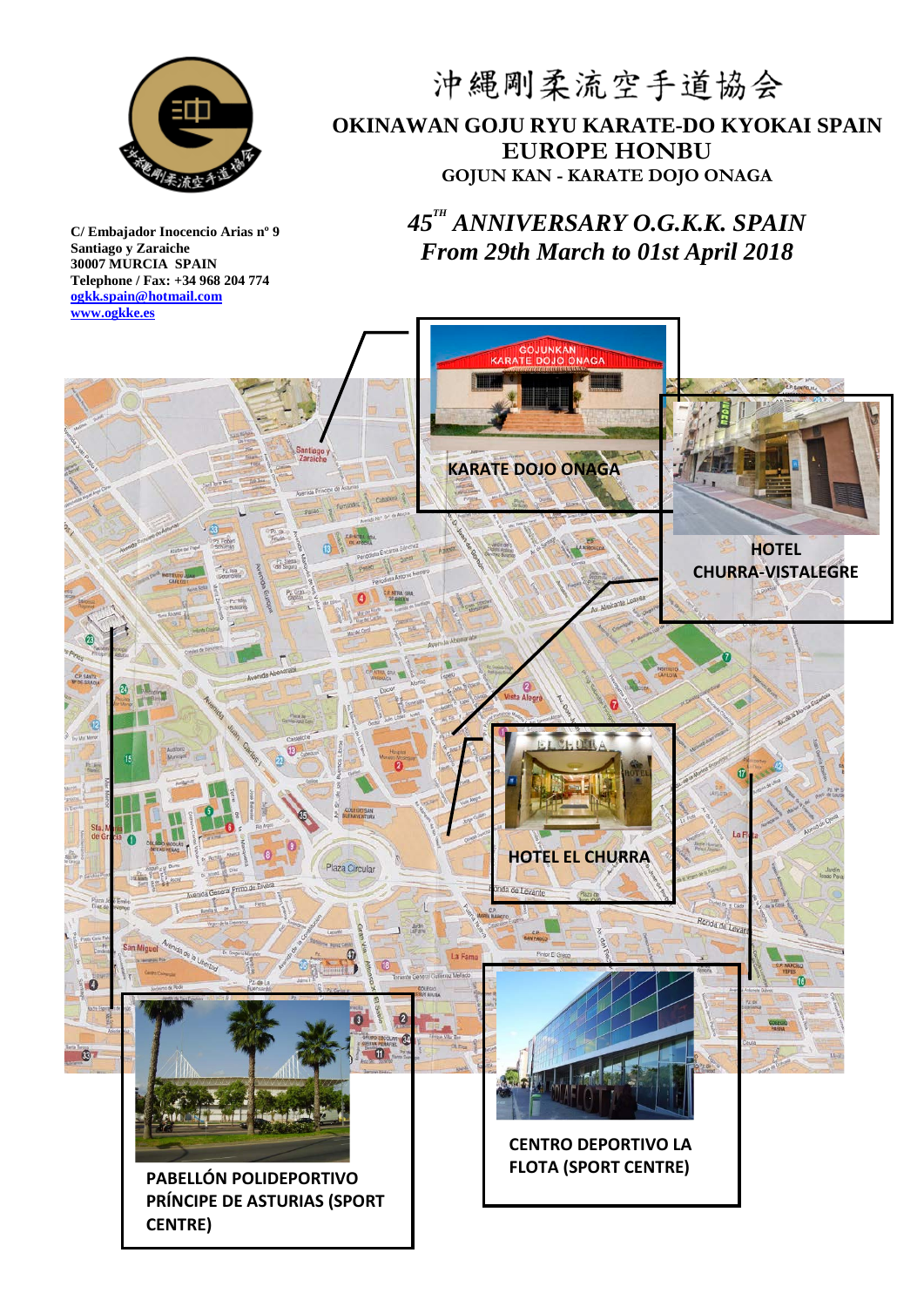

# 沖縄剛柔流空手道協会 **OKINAWAN GOJU RYU KARATE-DO KYOKAI SPAIN EUROPE HONBU GOJUN KAN - KARATE DOJO ONAGA**

*45 TH ANNIVERSARY O.G.K.K. SPAIN From 29th March to 01st April 2018*

### **ACCOMMODATION**

#### **(RECOMMENDED BY THE ORGANIZATION)**

These hotels are those used by the maestros. They are situated within easy walking distance of each other.

#### **EL CHURRA \*\*\***

Avda. Marqués de los Vélez, 12 - 30008 Murcia Phone: 968 23 84 00 - Fax: 968 23 77 93 Web: <http://www.elchurra.net/>

#### **CHURRA-VISTALEGRE \*\*\***

Arquitecto Juan José Belmonte, 4 - 30007 Murcia Phone: 968 20 17 50 - Fax. 968 20 17 95 Web: <http://www.elchurra.net/>

**Special prices** have been secured for participants of the 45th O.G.K.K ANNIVERSARY, inc. VAT:

| Double room with buffet breakfast58.- € |  |
|-----------------------------------------|--|
| Single room with buffet breakfast46.- € |  |
|                                         |  |

The booking should be made directly through the hotel webpage, stating **"CURSO DE KARATE"** to take advantage of the special price.